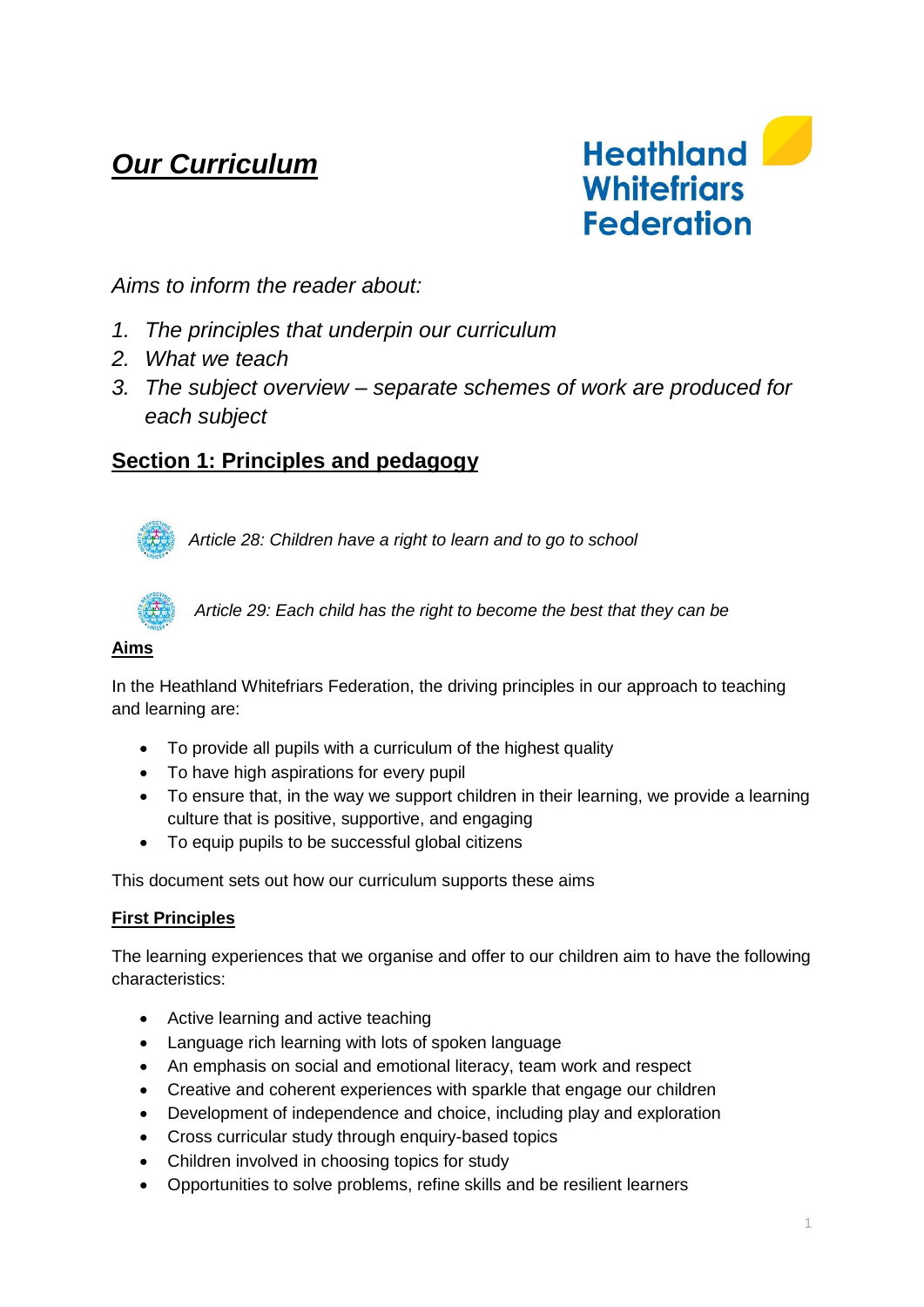- Explicit development of skills for thinking and learning
- Next steps teaching based upon secure assessment and high expectations
- Simple next steps targets agreed with children and self-assessed
- Differentiation that includes all learners
- Cultural awareness and celebration of diversity
- Learning outdoors as well as indoors
- Experiences which deepen learning and ensure mastery of key skills

### **Values**

Our ethos and curriculum is underpinned by a set of positive, shared Values which help us to work and learn with one another co-operatively and with respect. We learn the importance of friendship and unity, and how to approach life with positivity and hope. These values make our school community happy and harmonious, a fun place, where children feel secure. Our Values are important to all children, staff and parents.

The whole staff team and all children are involved in promoting values and recognising their positive effects around school. The values have been selected by children and staff as values which are important within the school community and which will be important throughout life.

**[\(http://www.whitefriarsschool.net/our-values/\)](http://www.whitefriarsschool.net/our-values/)**

### **Unicef Rights Respecting School Award (RRSA)**

As RRSA accredited schools, we use children's rights to underpin everything we do and learn. Our pupils explore the rights of every child and how to respect these. Rights are embedded into all areas of the curriculum and are linked to our 'Values'. Pupil Voice enables the children to become well rounded global citizens. Parents and the community are fully included on this journey and are encouraged to use the universal language at home. **[\(http://www.whitefriarsschool.net/rights-respecting/\)](http://www.whitefriarsschool.net/rights-respecting/)**

# **Section 2: What we teach?**

## **EYFS Curriculum and New National Curriculum**

We fully embrace all the requirements of the new National Curriculum and EYFS curriculum. These include:

- Encouraging children to find out and explore through play
- Confident to try new things and never give up
- Develop motivation and focus
- Nurture creativity and critical thinking
- Recognising patterns and making links
- Child and adult initiated learning
- Providing a broad and balanced curriculum
- Promoting the spiritual, moral, social and cultural development of all students
- Fully preparing students for later life
- Providing the knowledge required to be educated citizens and providing access to the best that has been thought and said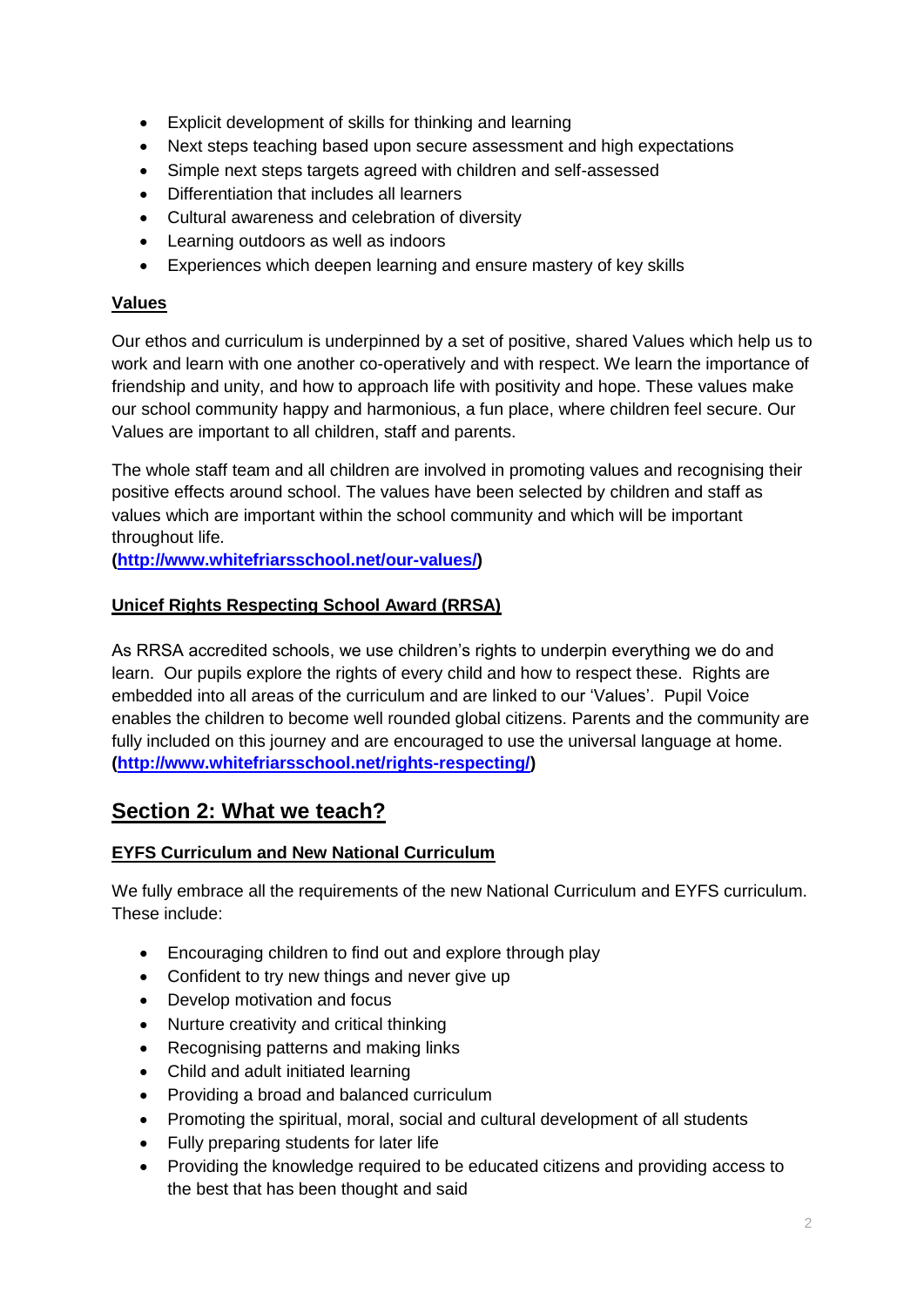- Allowing students to appreciate human creativity and achievement
- Having high expectations to deepen learning and master skills
- Using assessment to set challenging targets
- Removing all barriers to any potential underachievement
- Fully catering for the needs of students for which their first language is not English
- Using every relevant subject to develop mathematical fluency
- Focusing on spoken language, reading, writing and vocabulary integral to all aspects of the curriculum

Our programme of assemblies, engaging circle time activities and focus on our values and Rights Respecting education, The requirements for religious and sex education are fully catered for.

*Article 12: Children have a right to say what they think should happen and be listened to.*

# **EYFS**

The Early Years Foundation Stage covers Nursery and Reception where well-planned and purposeful activities engage and ignite the interests of all children. Baseline assessment on entry to Nursery and Reception is carried out through a range of observations providing a starting point for measuring development and progress through EYFS; this allows practitioners to plan activities to support the children in acquiring their next steps. The curriculum emphasises learning through play and exploring new experiences. Activities are planned around the children's needs and interests as they develop skills to become confident learners. Their knowledge, skills and understanding are developed across all the areas of learning. Children are encouraged to explore their ideas, make links and ask questions.

## **Topic learning**

In the afternoons, children learn through enquiry based topics, designed around engaging themes. These are cross curricular linked. Each year group learns through a variety of experiences through trips and visits to enhance children's learning. The topic theme is also liked to a production to support the children in developing their skills within the performing arts.

### **Thinking Skills strands**

Across the Federation, we employ a range of methodologies to support children' thinking skills. These strategies also strengthen our pedagogy and deepen childrens' learning, including in the EYFS**.** 

**([http://www.whitefriarsschool.net/thinking-skillsp4c/\)](http://www.whitefriarsschool.net/thinking-skillsp4c/)**

1. Thinking Hats

Across all subjects, Thinking Hats are used to signal the different thinking approaches children might draw upon when exploring different aspects of a new idea or construct.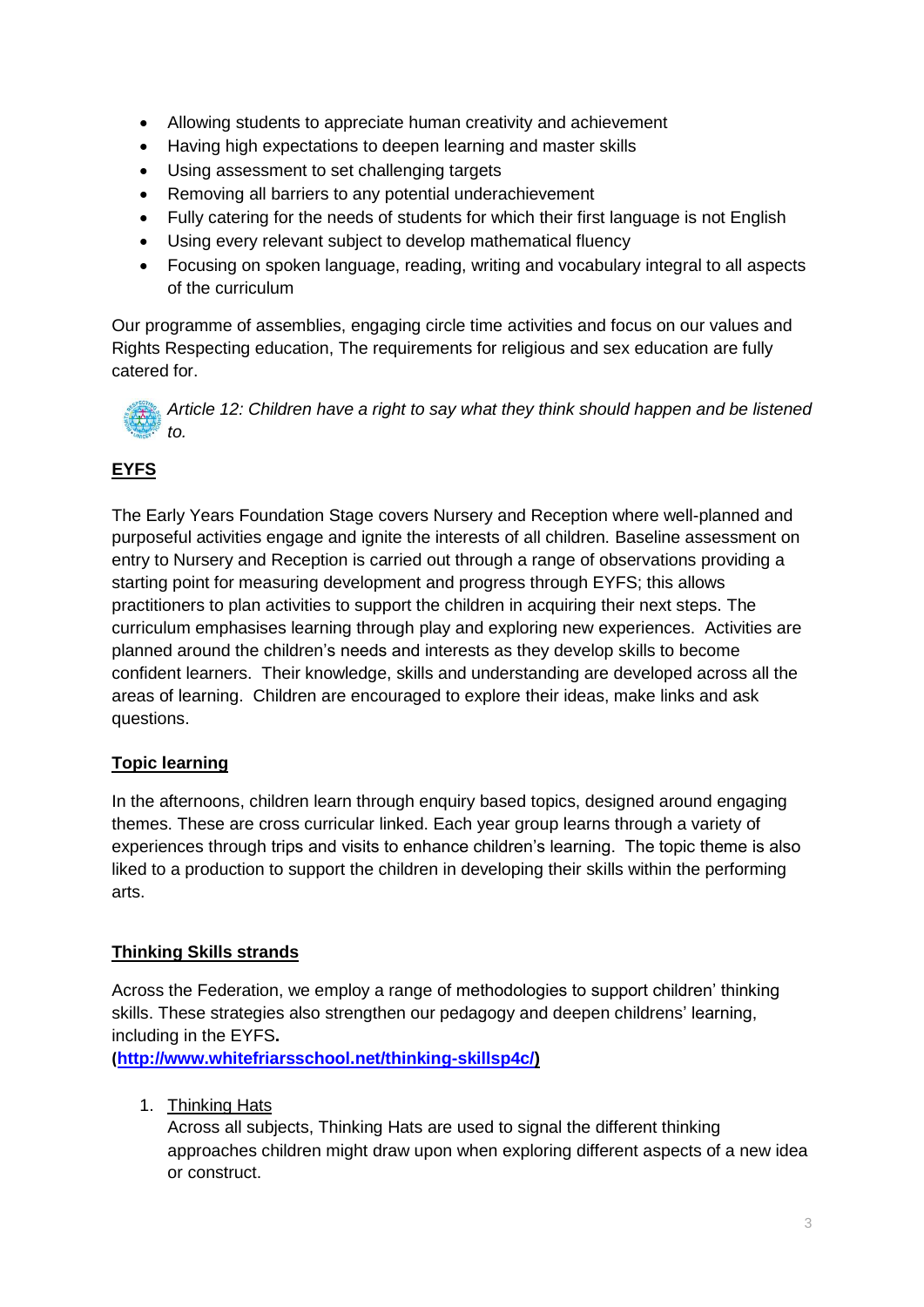### 2. Thinking Maps

Across all subjects, Thinking Maps are used by teachers and children to organise ideas and concepts in different ways using a range graphical forms.

### 3. Habits of Mind

Teachers and children also refer to a range of Habits of Mind (such as 'be ready to make mistakes' or 'listen attentively') to describe and signal a range of 'styles' of thinking that can be applied to different learning activities and experiences.

### 4. Bloom's Taxonomy

Teachers draw upon Bloom's Taxonomy to ensure a clear progression of skills is taught and that there are always meaningful opportunities to deepen children' learning. Bloom's terminology finds its way into the Questions for Learning which provide starting points to each lesson (rather than Learning Intentions- see below)

### 5. Philosophy (P4C)

Is an area of learning in its own right and also as a cross-curricular approach to set up inquiries and discuss complex ideas within other areas of learning.

### *Questions for Learning and Success Criteria*

In the Federation we use meaningful Questions for Learning (QfLs) to provide starting points for learning. Teachers consider the meaningfulness of the questions and the possible answers, and we try to use phrases which create 'open questions' eg:

- 'What makes a good…?'
- 'How does… work?'
- 'What happens when…?'
- 'Why does….happen?'

### **Outdoor learning**

All children have an entitlement not only to learn outside but to learn from their natural environment. We provide a rich outdoor learning focus in our curriculum in order to inspire and motivate our children to become successful learners. This helps them to develop as healthy, confident, enterprising and responsible citizens.

As a Federation outdoor learning is a vital part of encouraging positive environmental understanding in children and helping them to develop the values needed to manage their future in a sustainable way. Through a wide range of outdoor experiences our children develop an understanding and sense of ownership of the effects of their actions upon the environment in which they live, learn and relax. Children in our school learn that we all need to have a sense of responsibility and care for the world in which we live.

### **Educational Visits**

- Children further explore their learning opportunities outside the classroom
- Children further develop their understanding of a topic through the involvement of an enriching educational visit
- Children transfer their bank of skills learnt within the classroom and apply them in external settings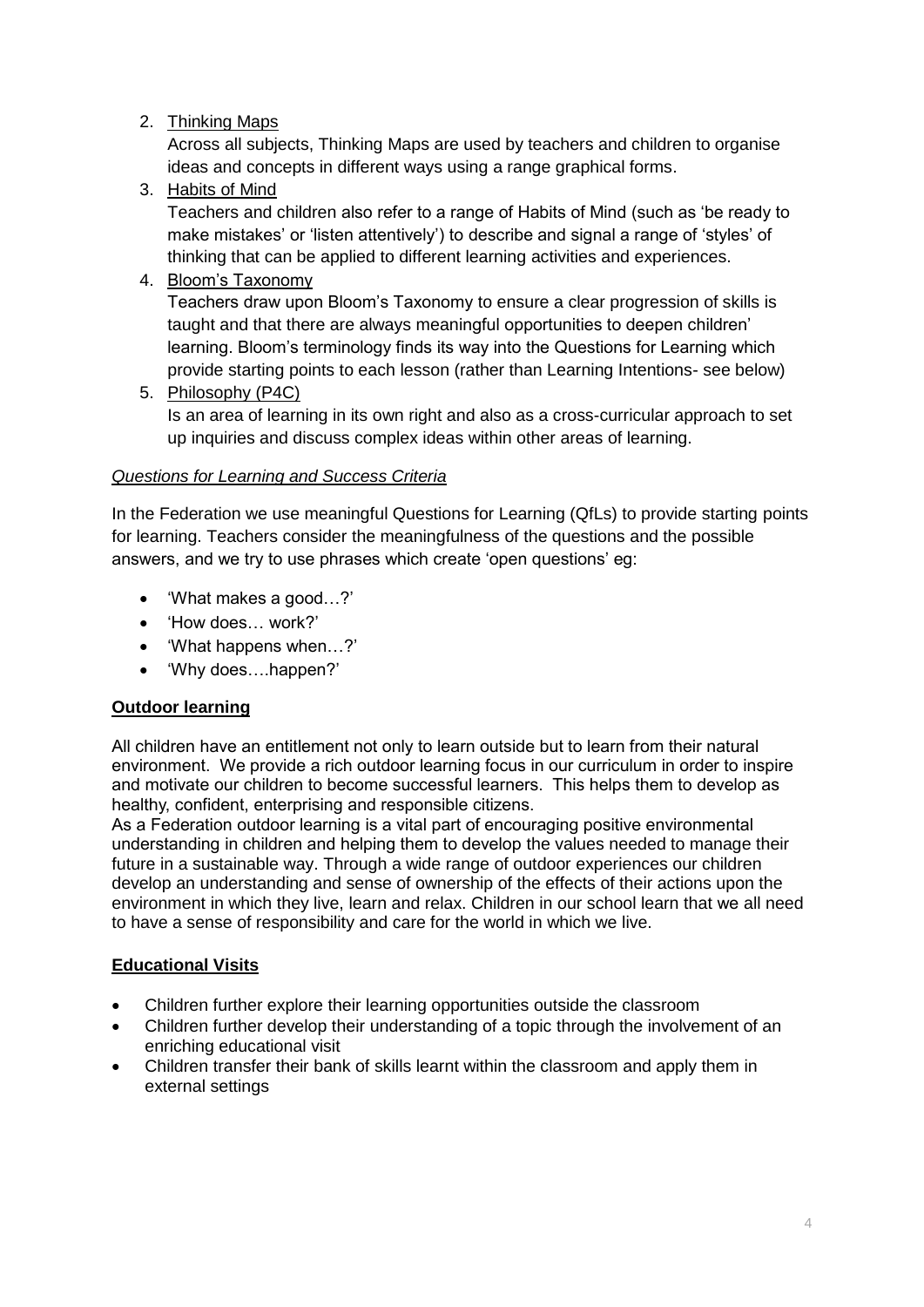### **Curriculum Leadership**

Faculty leaders create action plans for each subject, ensuring coverage and high expectations are maintained throughout the Federation. They implement change and monitor the impact.

# **Section 3: Subjects**

### **English**

### **Spoken Language**

Children develop oracy from EYFS to Y6. This is essential to learning to communicate in English and to learning the skills of reading and writing. We develop spoken language by creating a wealth of opportunities for structured and unstructured talk through which children are able to develop their skills including questioning, explaining, describing and evaluating their experiences. This aspect of the curriculum widens vocabulary and enables EAL learners to deepen comprehension of standard and dialectical English. Children are provided with a wide range of opportunities to refine oracy skills in all areas of the curriculum.

### **Reading**

The Federation uses the Bug Club reading scheme which is a highly engaging whole-school reading programme with print and eBooks, featuring well-loved characters. The Federation also follow the 'Letters and Sounds' phonic programme.

Children are encouraged to develop the habit of reading widely and often for pleasure and information, as well as being provided with opportunities to appreciate our rich and varied literary heritage. In EYFS, children are taught phonics which supports them in reading and understanding simple sentences. They use phonic knowledge to decode regular words and read them aloud accurately. They also read some common irregular words. They demonstrate an understanding when talking with others about what they have read.

All children should have access to a reading area which is filled with a wide range of enriching texts that support current events as well as a variety of genres to stimulate imagination in reading.

Children should be able to become independent users of information during weekly guided lessons, where they are taught the skills to learn how to find this information, how to select what is relevant and how to use it in the best way for their own particular needs.

### **Writing**

Children learn to write accurately and support pupils to master: transcription (spelling and handwriting) and composition and oracy (articulating ideas and structuring them into speech and writing).

EYFS children use their phonic knowledge to write words in ways which match their spoken sounds. They also write some irregular common words which then lead on to writing simple sentences. During this key stage some words might be spelt correctly and others are phonetically plausible.

As children' progress through the school they are taught to plan, revise and evaluate their writing.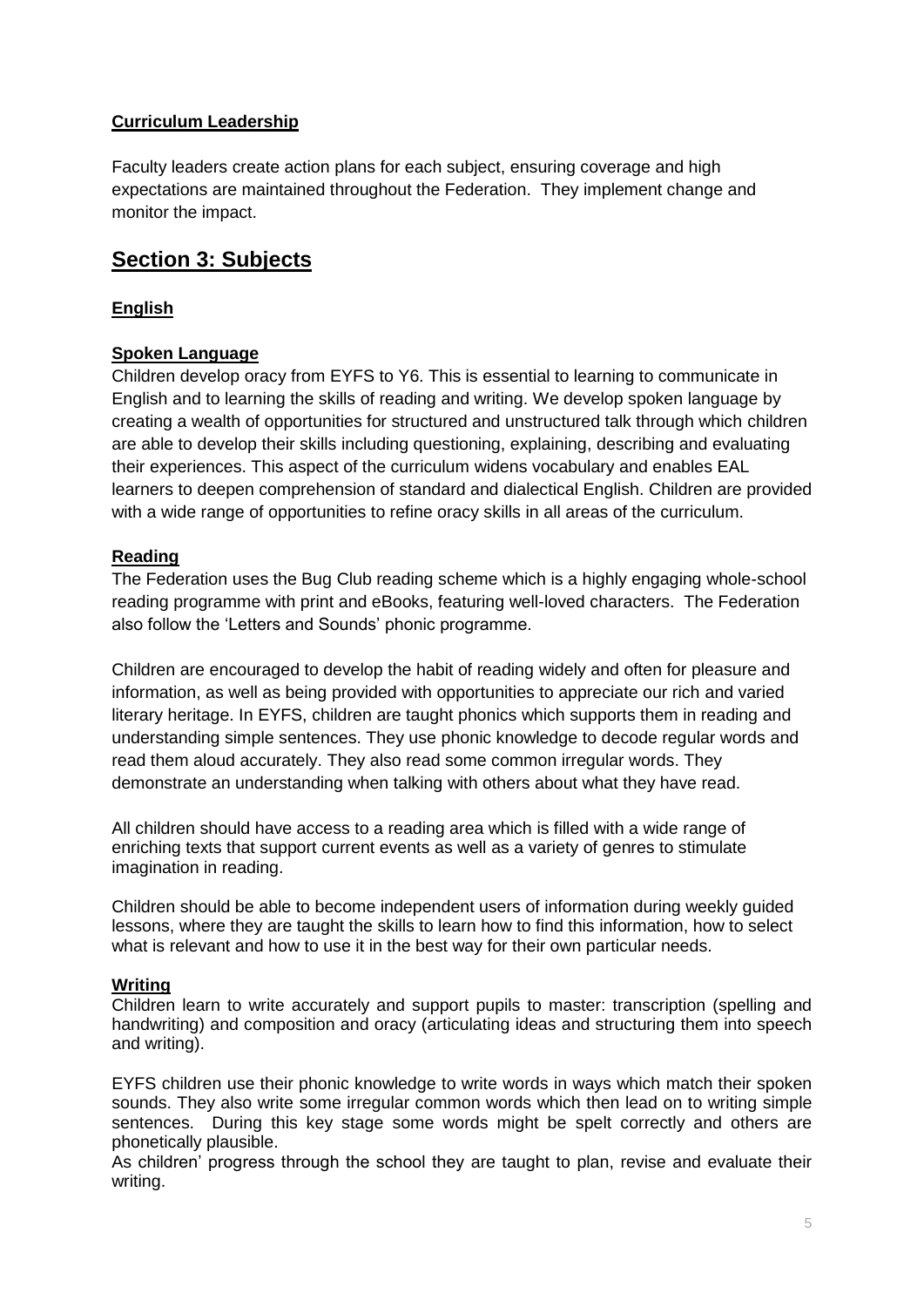Children learn to understand the morphology (word structure) and orthography (spelling structure) of words.

Children learn to understand that effective *composition* involves articulating and communicating ideas and organising them coherently for a reader. This requires clarity, awareness of the audience, purpose and context, as well as an increasingly wide knowledge of vocabulary and grammar. Writing also depends on fluent, legible and eventually, speedy handwriting.

**[\(http://www.whitefriarsschool.net/wp-content/uploads/2015/03/English-Policy-Feb-2015.pdf\)](http://www.whitefriarsschool.net/wp-content/uploads/2015/03/English-Policy-Feb-2015.pdf)**

#### **Maths**

Children develop confidence and mental fluency with whole numbers, counting and place value through working with numerals, words and the four operations. They learn to read, spell and pronounce mathematical vocabulary correctly.

Children learn to develop their skills in written methods for calculations including working with fractions, decimals and percentages.

Children learn to solve a range of mathematical problems which reflect the relevance of mathematics in everyday life. They develop mathematical reasoning skills which can be applied to calculations and the analysis of shapes and their properties. They learn to use measuring instruments and make connections between measure and number. Children will develop an understanding of how time is measured and learn to accurately read digital and analogue time. Children learn to apply their mathematical skills in other areas of the curriculum to enhance their understanding in other subjects.

**[\(http://www.whitefriarsschool.net/wp-content/uploads/2015/03/Maths-Policy-Feb-2015.pdf\)](http://www.whitefriarsschool.net/wp-content/uploads/2015/03/Maths-Policy-Feb-2015.pdf)**

#### **Science**

Children use first-hand observations and experience to enable them to ask questions and develop a line of enquiry. They closely observe and gather evidence through fair testing and comparing their findings with their original predictions.

Children suggest answers to scientific questions based upon their own experiences and prior knowledge. Children evaluate their investigations and discuss how their results could be affected by test conditions of different variables.

Children learn to select appropriate scientific apparatus to carry out their observations to identify and classify.

**[\(http://www.whitefriarsschool.net/wp-content/uploads/2015/03/Science-Policy-Feb-2015.pdf\)](http://www.whitefriarsschool.net/wp-content/uploads/2015/03/Science-Policy-Feb-2015.pdf)**

#### **ICT (Digital learning)**

Children will learn to use technology and software via iPads and laptops. E-safety is revisited regularly to remind children of the risks. They will learn to create, store, retrieve and manipulate digital content. Children will learn coding through use of selective commands utilising different software. Students will be able to use search results effectively to locate the information they are looking for.

**[\(http://www.whitefriarsschool.net/wp-content/uploads/2015/03/E\\_SafetyPolicy.pdf\)](http://www.whitefriarsschool.net/wp-content/uploads/2015/03/E_SafetyPolicy.pdf)**

### **Art**

- Children use sketchbooks to record their observations and use them to review and revisit ideas.
- Children can learn to use a range of techniques, including painting, and handle a variety of different materials.
- Children use skills to experiment, invent and create own works of art using craft and design.
- Children can greatly develop their creativity and ideas through studying a range of artists.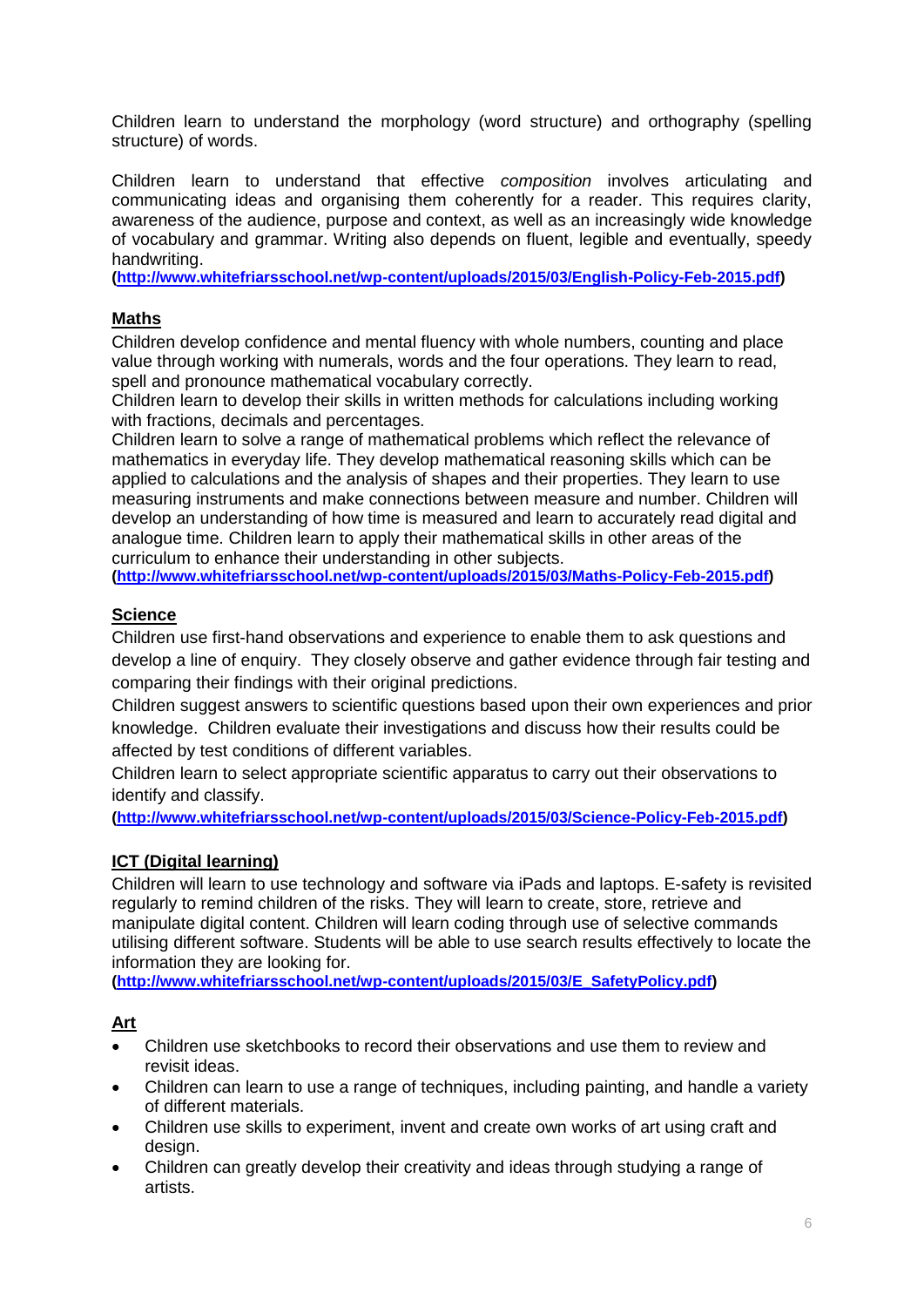# **PSHE**

Children learn about the rights of children and how to respect all rights through use of class charters and circle time. Children use thinking skills to discuss and share ideas related to PSHE and citizenship learning. Children learn about British values, as well as British and Global citizenship through working together to improve their local community. Children learn about the value and functions of money to become responsible adults.

# **DT**

- Children learn through a process which enables them to design their own products with designer specifications.
- Children use specialist tools to develop the designing and making process.
- Children learn to test and evaluate their products against specifications and suggest improvements for further designs.

# **RE**

Children learn about different world faiths; Christianity, Islam, Hinduism, Judaism and Buddhism, along with inclusive British values. Children develop an awareness of spiritual and moral issues in their life experiences. They gain knowledge and understanding of Christianity and other world religions and value systems found in Britain. They have an opportunity to reflect on their own experiences and to ensure a personal response to the fundamental questions of life. RE learning is linked to the school values and their learning in Rights Respecting.

## **Geography**

- Children develop a fascination with the world which values diversity and an understanding of the importance of the Earth and its people.
- Children have the opportunity to use data and a range of sources to develop their understanding about human and physical geography.
- Children build an understanding of what the United Kingdom looks likes and expand their knowledge of the wider world and how it is made up.
- Children develop a more sophisticated understanding of local and world history which is supported by fieldwork, research and enquiry opportunities.

**[\(http://www.whitefriarsschool.net/wp-content/uploads/2015/11/Humanities-PolicyMAY2015.pdf\)](http://www.whitefriarsschool.net/wp-content/uploads/2015/11/Humanities-PolicyMAY2015.pdf)**

### **History**

- Children will develop their understanding of the history of Britain and the wider world where they begin to place and understand periods of history and the order in which they took place.
- Children will also develop their critical thinking skills through questioning and an analysis of sources which allows them to create their own perspectives on history.
- Children build their vocabulary in order to discuss the past, explore change, key events and people.
- Children secure their understanding by addressing and challenging historical perspectives through their verbal and written responses.

**[\(http://www.whitefriarsschool.net/wp-content/uploads/2015/11/Humanities-PolicyMAY2015.pdf\)](http://www.whitefriarsschool.net/wp-content/uploads/2015/11/Humanities-PolicyMAY2015.pdf)**